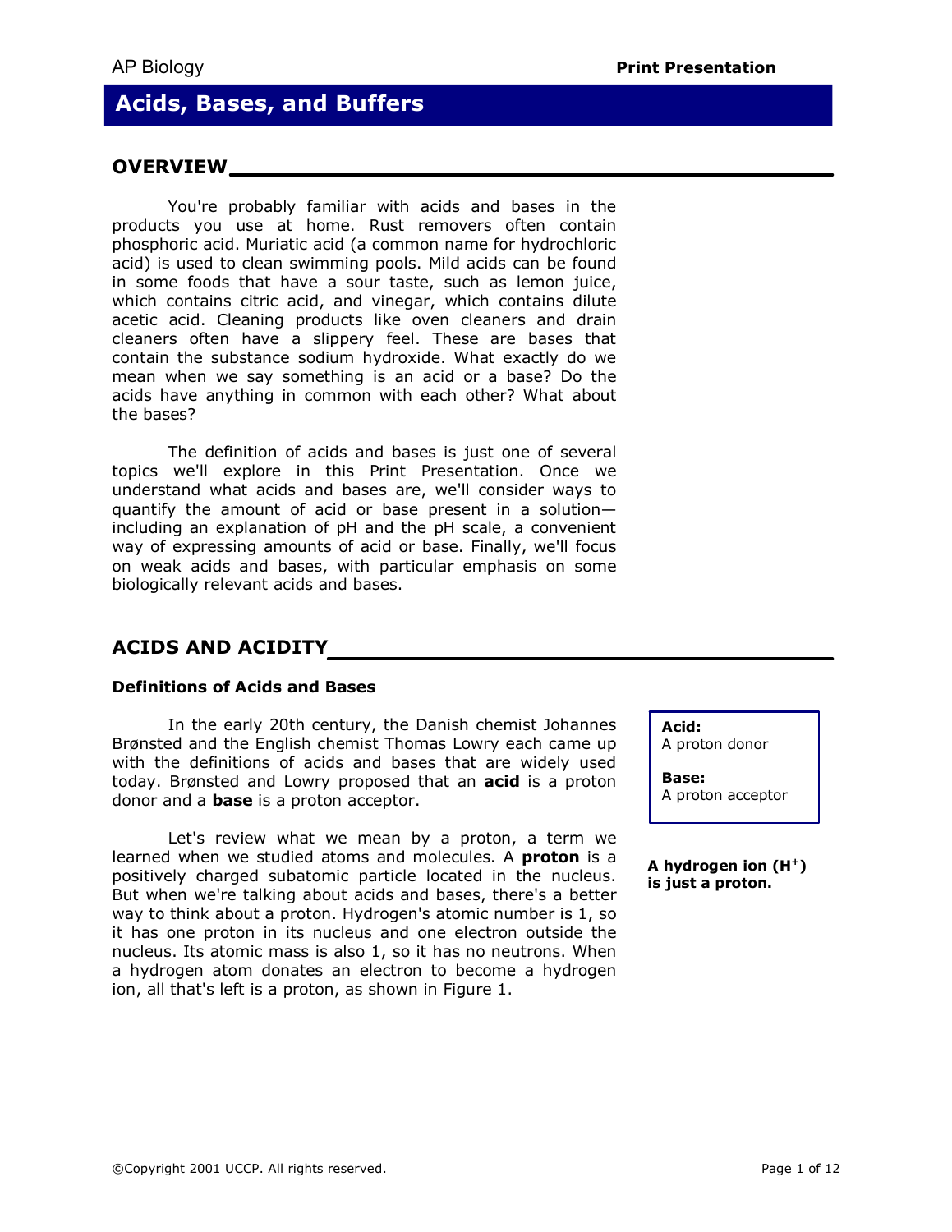

Figure 1. Hydrogen donates one electron to become a hydrogen ion.

Let's look at the reaction between hydrochloric acid (HCl) and sodium hydroxide (NaOH) to see how the definitions of acids and bases really work. As shown in Figure 2, HCl donates a proton to NaOH. This reaction makes HCl an acid and NaOH a proton acceptor, or base, according to the definitions.

**Figure 2.** In the reaction between HCl and NaOH, HCl is the proton donor (or acid), and NaOH is the proton acceptor (or base).



**HCl is a proton donor and NaOH is a proton acceptor.** 

Most reactions between an acid and a base, like the one in Figure 2, don't take place between isolated molecules. Instead, they occur when both substances are dissolved in water. HCl and NaOH are both ionic compounds, so they dissolve in water to produce ions. The notation "aq" (for "aqueous" or water-based) after each chemical formula indicates that the substance is dissolved in water. Hydrogen ions and chloride ions are produced when HCl dissolves, and sodium ions and hydroxide ions are produced when NaOH dissolves.

$$
HCl (aq) \rightarrow H^+ (aq) + Cl^-(aq)
$$

NaOH (aq) 
$$
\rightarrow
$$
 Na<sup>+</sup> (aq) + OH<sup>-</sup> (aq)

It's the concentration of these ions in solution that determines the extent to which a solution is acidic or basic.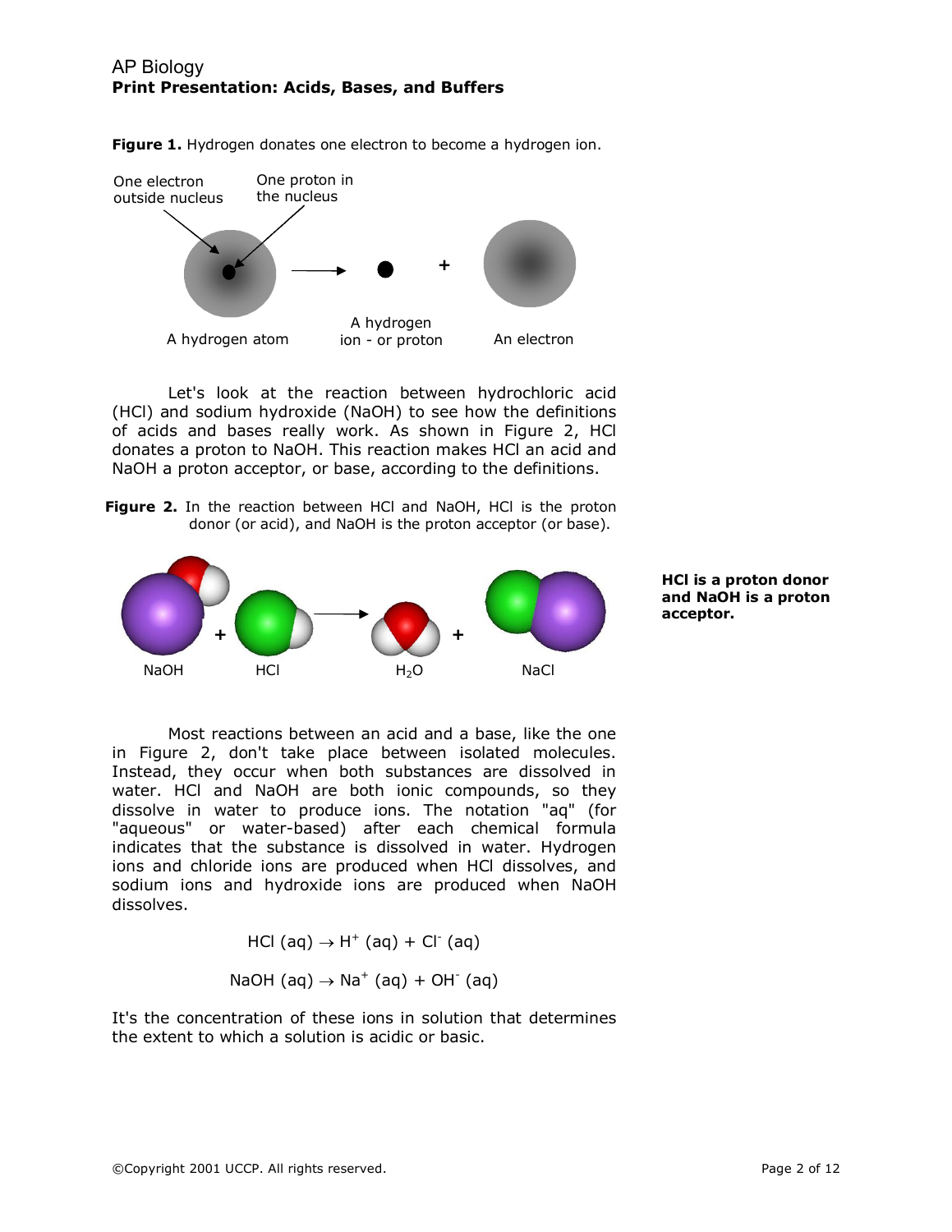#### **The Mole**

Chemists use a special unit of measure to count atoms, molecules, and other sub-microscopic objects. This unit of measure is called the mole. It's *not* the animal that digs tunnels through golf courses. It's also not a beauty mark!

In chemistry, a **mole**  is defined as the amount of a substance that contains as many *particles* as there are *atoms* in exactly 12 grams of carbon-12. The particles being measured could be anything a chemist might be interested in: atoms, molecules, ions, even electrons. A mole measures substances by counting particles. You can think of it as the chemist's dozen, except that it's a lot bigger than a dozen. A mole of particles is actually a huge number of particles. Since atoms are so incredibly tiny, there's an enormous number of them in 12 grams of carbon. The definition of a mole doesn't actually state the number, but scientists have found that there are 6.02  $\times$  $10^{23}$  particles in 1 mole. This number of particles is called Avogadro's number, named after the Italian physicist Amedeo Avogadro.

#### **Mole:**

The amount of a substance that contains exactly as many particles as there are in exactly 12 grams of carbon-12

### **Molarity**

Most chemical reactions in living systems take place in **solutions** formed when a substance, the **solute**, is dissolved in a liquid, the **solvent**. As discussed earlier, water is the "universal solvent" in living organisms, so most biological solutions are water-based or aqueous. The amount of solute dissolved in the solvent, also called the concentration, can vary from solution to solution, so we need a way to describe this quantity.

Chemists use a quantity called molarity to express the concentration of a solution. **Molarity** is the number of moles of solute per liter of solution. When used as an adjective, we say that a solution is 1 molar, or 1 M for short. A 1 M solution contains 1 mole of solute per liter of solution. This can be 1 mole of HCl, 1 mole of NaOH, or 1 mole of anything per liter of solution. Similarly, a 0.5 M solution contains 0.5 moles of solute per liter of solution. A 1 M solution is twice as concentrated as a 0.5 M solution, since it contains twice as many moles of solute per liter of solution. A substance's concentration is often represented by using square brackets around the formula. For example, a 0.5 M solution of HCl is sometimes indicated as  $[HCI] = 0.5 M$ .

Aqueous solutions vary tremendously in their hydrogen ion, or proton, concentration. Some solutions have a very high hydrogen ion concentration, on the order of 1 M. Other solutions have extremely low hydrogen ion concentrations, perhaps as low as  $1.0 \times 10^{-14}$  M. Pure water has a hydrogen ion

#### **Solution:**

A mixture of two or more substances that appears uniform at the macroscopic (visible) level

### **Molarity (M):**

The concentration of a solution in units of moles of solute per liter of solution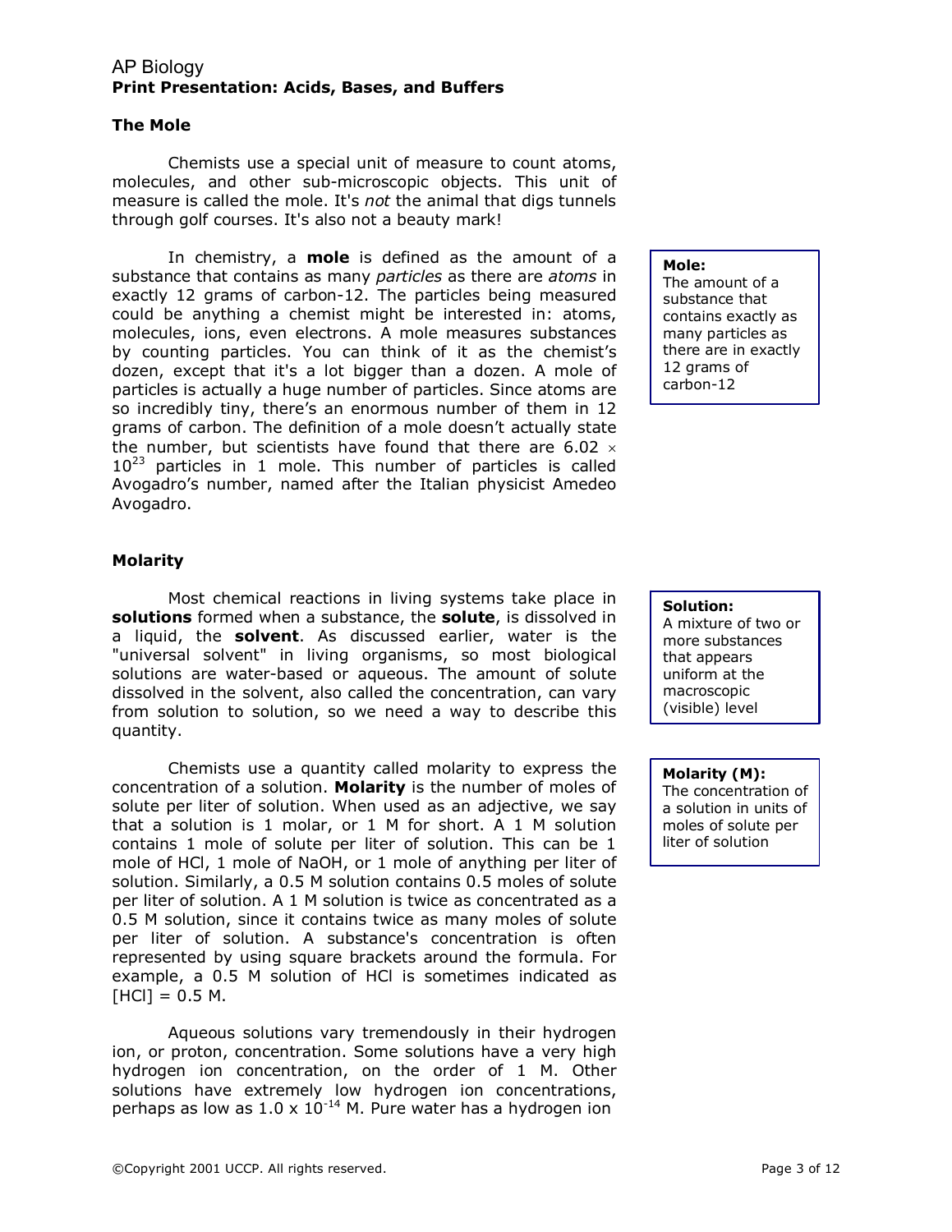concentration of 1.0  $\times$  10<sup>-7</sup> M. The smaller the number, the lower the hydrogen ion concentration and the lower the acidity of the solution.

# **The pH Scale**

Working with negative exponents like 1.0 x  $10^{-14}$  isn't a very convenient way of describing the acidity of a solution. The **pH** scale is one way to express the acidity of a solution without using cumbersome numbers. The term pH is derived from the French for the "power of hydrogen." The power aspect comes from the fact that the pH scale is based on powers of 10.

Here's the formula for determining a pH value:

$$
pH = -log[H^+]
$$

We can use this formula to convert any hydrogen ion concentration to a pH value. Suppose we have a sample of pure water, where  $[H^+] = 1.0 \times 10^{-7}$  M. We can calculate its pH as follows:

$$
pH = -log[H^+] = -log(1.0 \times 10^{-7}) = -(-7) = 7
$$

We can also calculate the hydrogen ion concentration if we know the pH. Suppose we have a solution whose pH is 6. Its hydrogen ion concentration can be calculated as follows:

$$
6 = -\log[H^+]
$$
  
-6 = log[H^+]  

$$
10^{-6} = [H^+]
$$

Since pH is a logarithmic scale based on powers of 10, a pH change of 1 unit means a 10-fold change in the concentration of hydrogen ions. As we can see in the previous examples, a pH 6 solution has a hydrogen ion concentration 10 times higher than a pH 7 solution.

The pH scale ranges from 0 to 14, as shown in Figure 3. A neutral solution has a pH of 7. An acidic solution has a pH less than 7, and a basic solution has a pH greater than 7. Earlier we mentioned that lemon juice and vinegar are both acids. We'd expect them to have pH values less than 7, and that's just what we find when we measure their pH values in the lab. Oven cleaners and drain cleaners, both bases, have pH values greater than 7. There's also a wide range of pH values in biological solutions. Stomach acid, one of the most acidic body fluids, has a pH between 1 and 3. Normal rainwater has a pH just under 6, blood has a pH of about 7.4, and seawater has a pH between 7 and 8.5.

#### **pH:**

- · Scale that describes the acidity of a solution
- · Derived from French for "power of hydrogen"
- Based on powers of 10
- $\bullet$  Equals -log[H<sup>+</sup>]

**As pH increases by one unit, [H <sup>+</sup> ] decreases by a factor of 10.** 

**As pH decreases by 1 unit, [H <sup>+</sup> ] increases by a factor of 10.** 

**Neutral solutions** have  $pH = 7$ .

**Acidic solutions have pH < 7.** 

**Basic solutions have pH > 7.**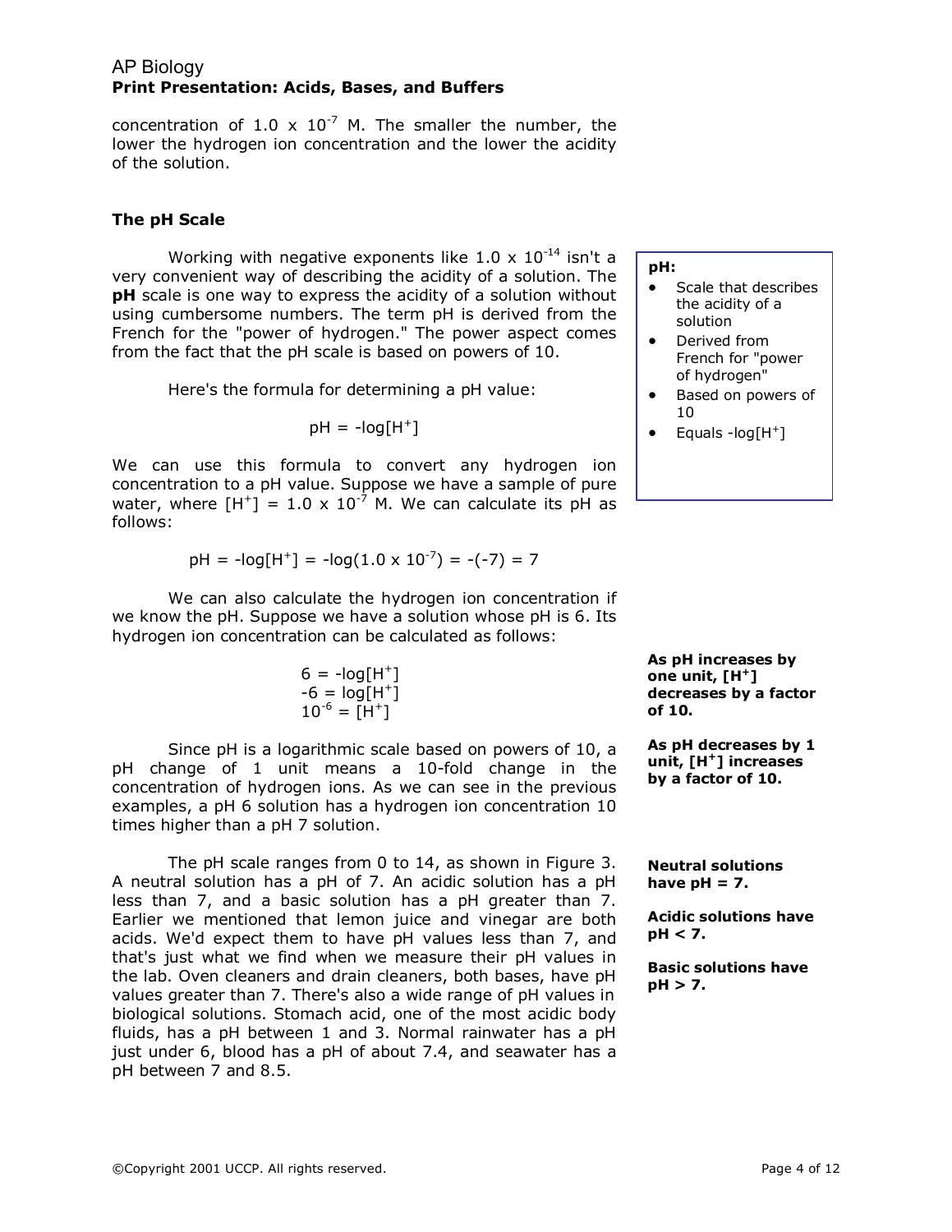

**Notice that the pH on the upper scale, is the absolute value of the negative exponent of the [H <sup>+</sup> ] on the lower scale** 

# **WEAK ACIDS AND BASES**

### **Strong Versus Concentrated**

Which is more concentrated, a 1 M HCl solution or a  $10^{-5}$ M HCl solution? As we've seen, the solution with the higher molarity is more concentrated, since there are more moles of solute, HCl, per liter of solution. The answer is obviously the 1 M solution.

Now suppose you were asked which has the higher pH, the 1 M HCl solution or the  $10^{-5}$  M HCl solution? We can predict the answer because hydrochloric acid is a **strong acid**. This means that it dissociates, or separates, completely into its ions in solution. The released proton quickly reacts with any water molecules to form the hydronium ion,  $H_3O^+$ . Similarly, **strong bases** dissociate completely into their ions. Figure 4 illustrates the dissociation of HCl, a strong acid, and NaOH, a strong base.

**Strong acid (base):**  An acid (base) which dissociates completely into its ions in solution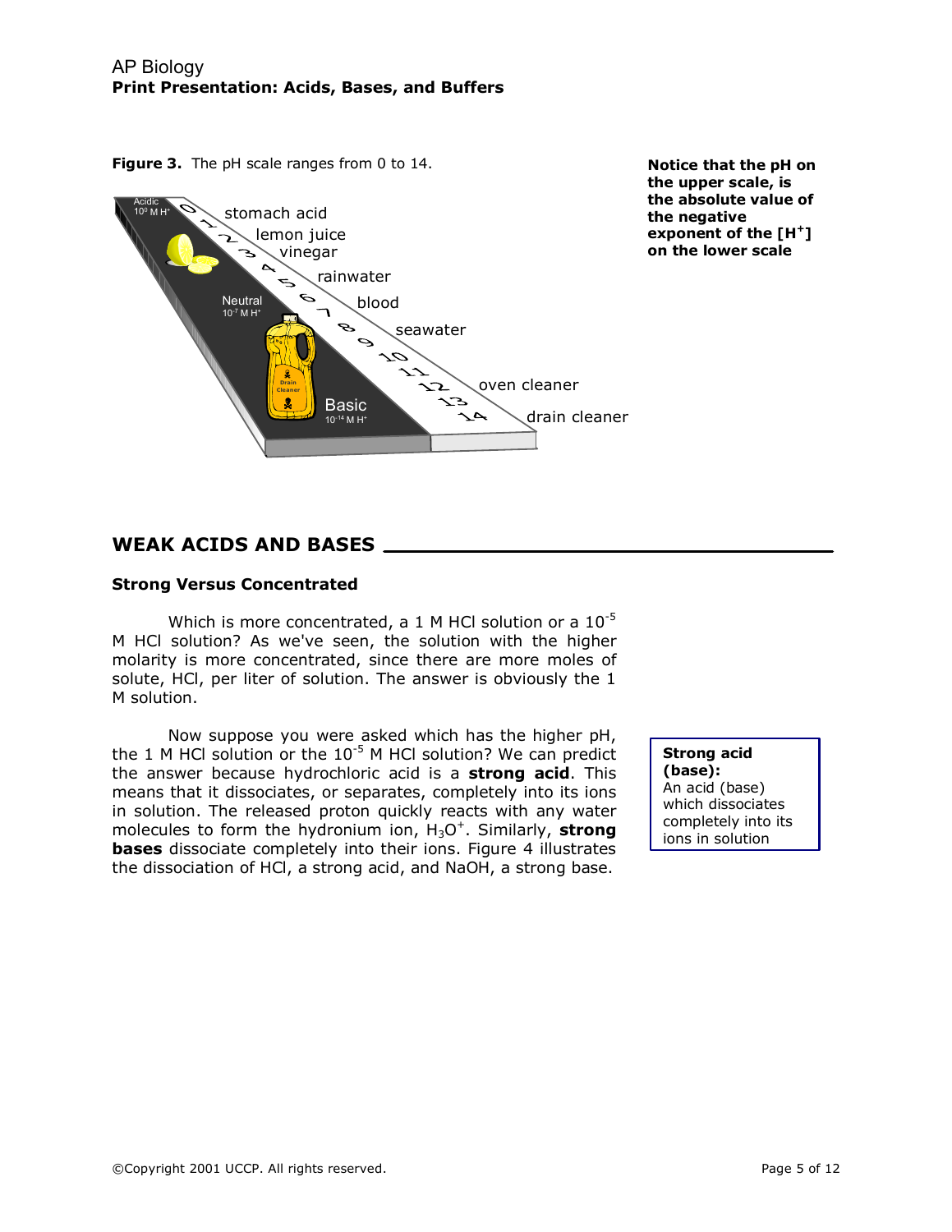

The pH of a strong acid like HCl can be calculated from the molarity of the undissociated (original) acid. Therefore, the 1 M HCl solution has a pH of 0 and the  $10^{-5}$  M HCl solution has a pH of 5. In other words, a more concentrated solution of a given acid will have a higher pH than a more dilute solution of the same acid.

### **Weak Acid or Base Equilibrium**

Now let's try something trickier: which will have the higher pH, a 1 M HCl solution or a 1 M acetic acid (vinegar) solution? If you guessed that they have the same pH, without having any more information about acetic acid, that would be a very good guess.

Acetic acid is an example of a weak acid. A **weak acid** or **weak base** is one that dissociates only partially in solution. Unlike strong acids, which undergo a complete, irreversible reaction, weak acids donate hydrogen ions to water in a reversible reaction. This reaction is shown in Figure 5, using acetic acid,  $CH<sub>3</sub>COOH$ , as an example. The pair of arrows tells us the reaction is occurring in the forward and reverse directions simultaneously, a condition known as dynamic equilibrium, or just equilibrium.

**Weak acid (base):**  An acid (base) that dissociates only partially in solution.

**Figure 5.** A weak acid dissociates only partially in solution.

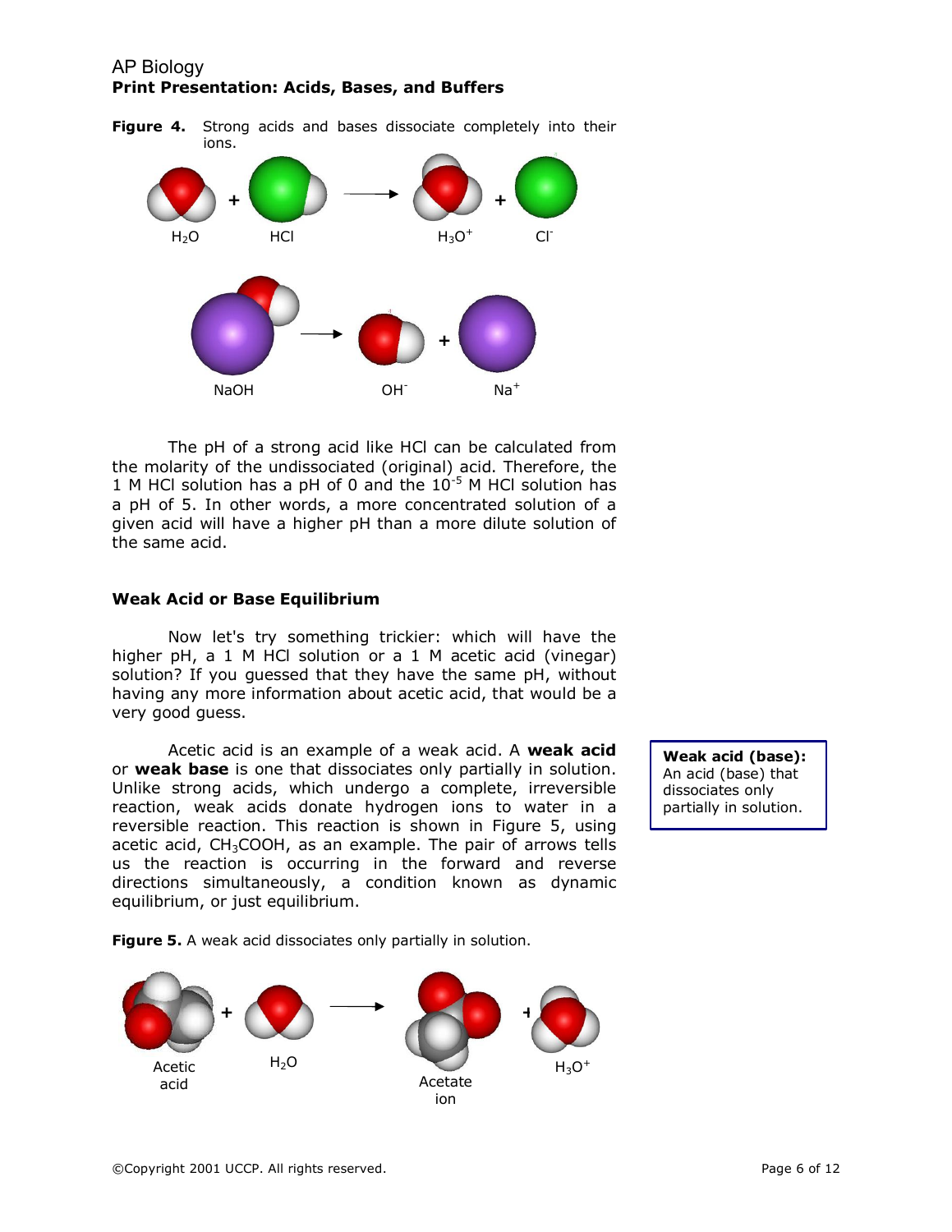Let's compare the pH of a 0.1 M HCl solution to the pH of a 0.1 M acetic acid solution.



Since all of the HCl dissociates, its pH is exactly what we'd predict if we used the original acid molarity in our calculations: 1.0. But why is the pH of the acetic acid solution so much higher? Let's calculate the hydrogen ion concentration from the pH and see if we can make sense of this observation:

$$
2.9 = -\log[H^+]
$$
  
-2.9 = log[H<sup>+</sup>]  
[H<sup>+</sup>] = 10<sup>-2.9</sup> = 1.3 × 10<sup>-3</sup> M H<sup>+</sup>

Even though we started with 0.1 M acetic acid, we only got 1.3  $\times$  10<sup>-3</sup> M H<sup>+</sup> in solution. In other words, only about 1.3 % of the original acid dissociated. The rest remained as the undissociated acid when the reaction reached equilibrium:

> $CH_3COOH + H_2O - CH_3COO + H_3O^+$ <br>98.7 % 1.3 % At equilibrium:

That's exactly what we mean when we say an acid dissociates only partially.

Weak acids can vary in the extent to which they dissociate. A quantitative term called the acid dissociation constant, or  $K_{a}$ , lets us compare the ionization of different acids. A larger value means that more of the acid will dissociate to produce hydrogen ions, and a smaller value means that less of the acid will dissociate. When you have two acid solutions at the same concentration, such as 0.1 M, the acid with the higher  $K_a$  value will dissociate more than the acid with the lower  $K_a$ value. This also means that the acid with the higher  $K_a$  will have the lower pH at equilibrium.

Next we'll consider what happens when we have a mixture of undissociated and dissociated forms of a weak acid or base.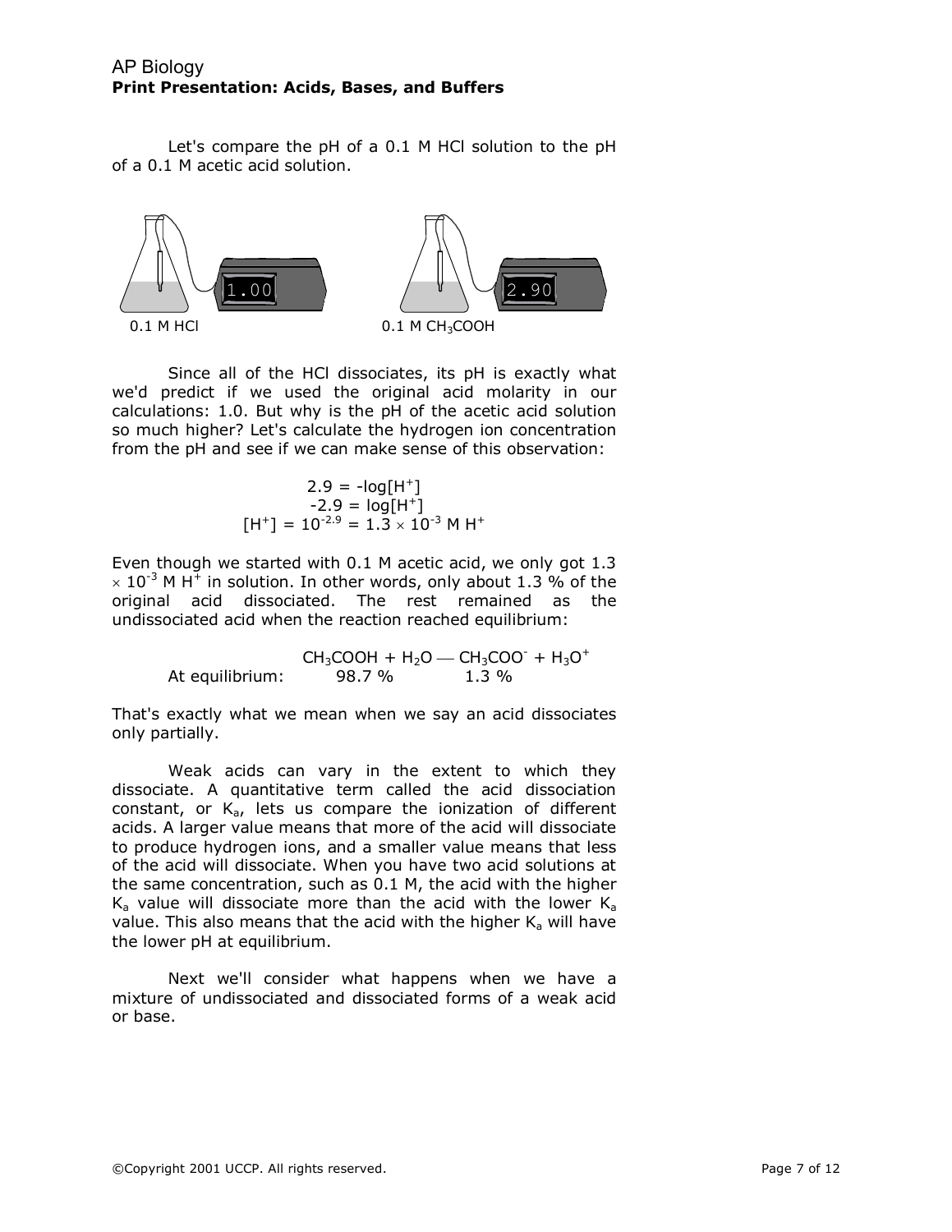#### **Buffers**

Let's think about what happens when we add 1 mL of 1 M HCl to 1 L of pure water. The pH of the water drops from 7 to  $3 -$  that's a 10,000-fold increase in the acid concentration, just from adding this small amount of acid!

Biological systems can't tolerate such huge changes in pH. Most of the chemical reactions in our body are carried out by special proteins called enzymes. Enzymes function best in a narrow range of pH values, and don't function at all at pH values more than 1–2 units away from their optimal pH.

Figure 6 shows the activity of two digestive enzymes, pepsin and trypsin, as a function of pH. Pepsin is found in the stomach, which has a pH around 2, and this number shows that pepsin has evolved to function best close to pH 2. Compare that to trypsin, which is found in the intestines. Intestinal pH is usually between 7.5 and 8.5, and that's precisely the optimal value for trypsin's function. As Figure 6 illustrates, if the pH drops below 6 or rises above 10, trypsin won't function, and this could have fatal consequences for the organism.

Figure 6. Enzymes function best in a very narrow pH range.



There are other important biological reasons for maintaining pH in a very narrow range. For example, blood has an optimal pH of 7.4. The ability of hemoglobin to carry oxygen is dramatically affected by very small pH changes. A deviation of more than about 0.6 pH units can be fatal because hemoglobin can't carry oxygen to our cells. Let's think about what this means in terms of added acid. As we saw earlier,

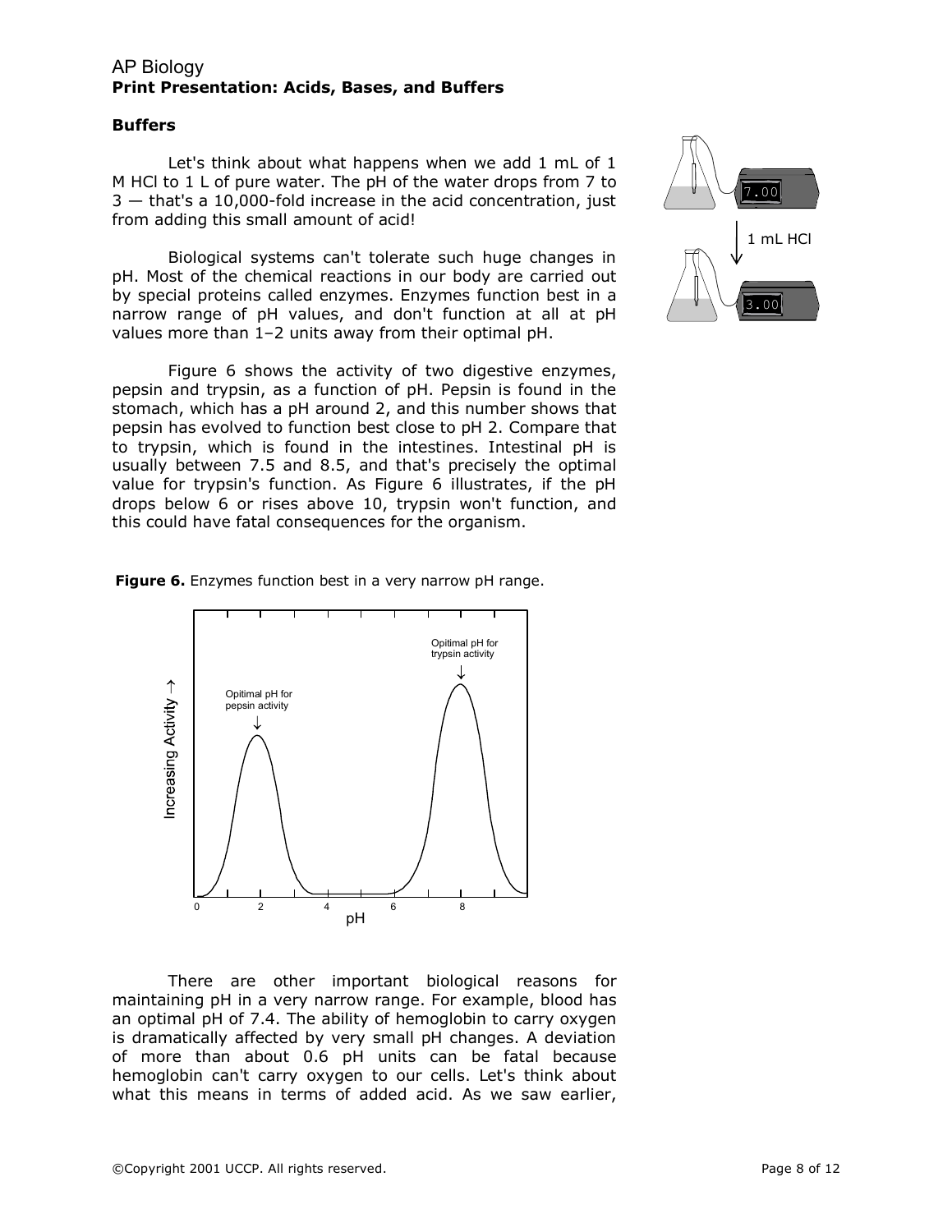adding just 1 mL of acid to 1 L of water caused a pH change of 4 units. If we can let the pH drop by only 0.6 units, we can add no more than  $4 \times 10^{-7}$  mL of acid. That's a really small volume!

Maintaining a constant pH is critical for biological systems. Substances called buffers are present in most living cells and biological fluids. A **buffer**  is a solution that resists changes in the concentration of hydrogen ions caused by the addition of an acid or a base. A buffer is a mixture of weak acid and the negative ion produced when the acid donates a proton. This ion has a special name: the conjugate base of the acid. A **conjugate base**  can act as a base, or proton acceptor, when the reaction occurs in the reverse direction. In blood, one of the most important buffers is the carbonic acid - carbonate system:

> $H_2CO_3$  —  $HCO_3$ <sup>-</sup> +  $H^+$ **Carbonate ion**  (conjugate base of carbonic acid) **Carbonic acid** (acid)

**Buffer:** 

A solution that resists changes in the concentration of hydrogen ions caused by the addition of an acid or a base

A graph like the one in Figure 7 illustrates just how well a buffer can resist pH changes.

Figure 7. The carbonic acid-carbonate buffer system helps maintain the pH of blood.



In this example, we start with a 100 mL solution of 0.1 M carbonic acid at about pH 4. When we add 0.1 M NaOH, a base, a few milliliters at a time, the pH increases quickly until about 10 mL have been added. Then, as we continue to add base, the pH increases only gradually until about 100 mL have been added. The pH range over which there is only a small pH change upon the addition of an acid or base is called the **buffer** 

#### **Buffer zone:**

The pH range over which there is only a small pH change upon the addition of acid or base to a buffer solution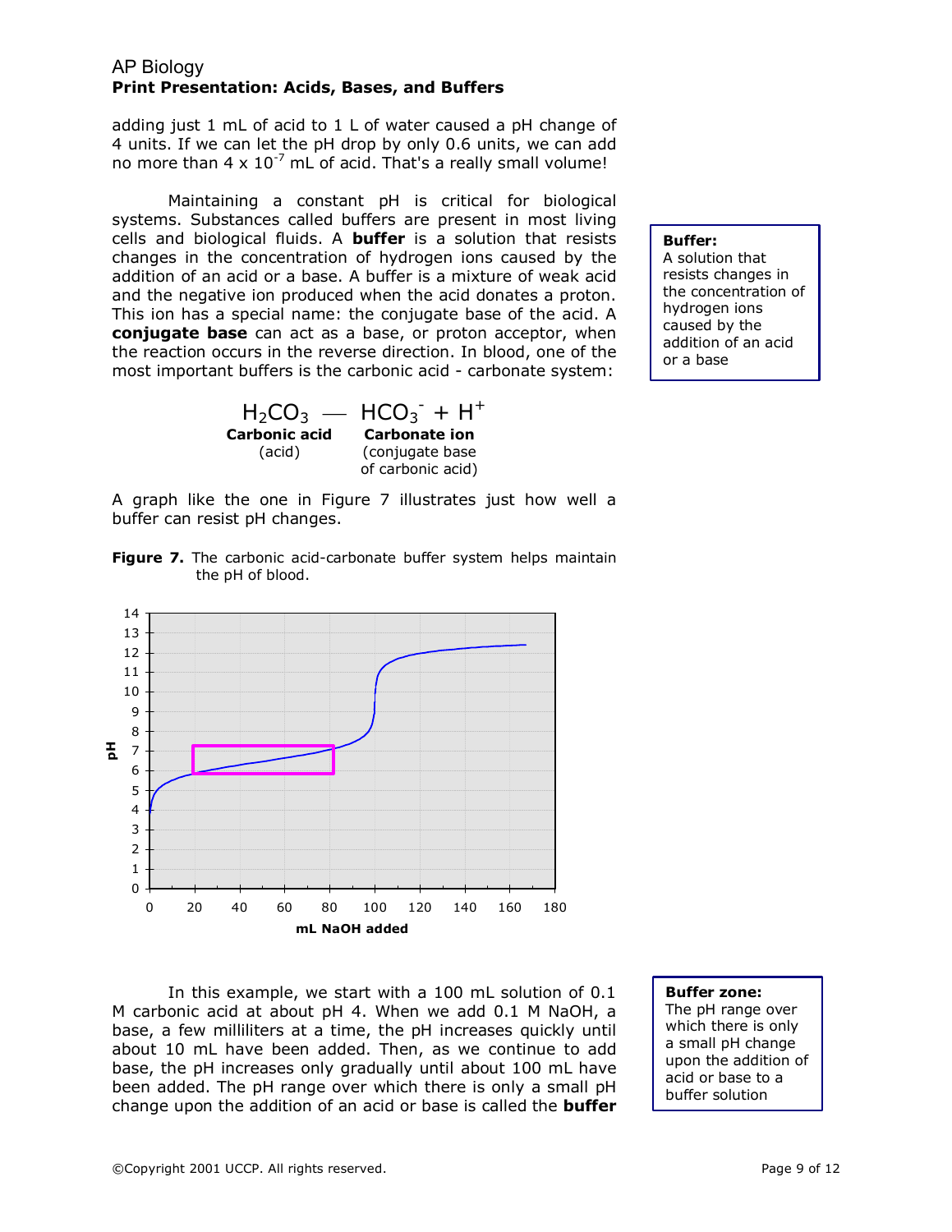**zone**. Different buffers have different buffer zones, based on their individual  $K_a$  values, so different buffers are used in different biological systems. The carbonate buffer system is common in blood, and the phosphate buffer system is common in many types of cells:

$$
H_2PO_4^- - HPO_3^{2-} + H^+
$$

**Dihydrogen phosphate**  (acid)

**Monohydrogen phosphate**  (conjugate base of dihydrogen phosphate)

Figure 7 illustrates what's meant by a buffer: the carbonic acid solution resists changes in pH when base is added. Consider what would have happened if we added NaOH directly to a solution at pH 4 that didn't contain a buffer. The pH would have jumped to 12.5 upon the addition of 50 mL of NaOH. If this pH change took place in a living organism, it probably wouldn't be living any more!

### **Zwitterions**

So far we've considered only substances that are either proton donors or proton acceptors. Now let's look at some compounds that contain both acidic and basic groups. An important class of weak acids and bases are called **zwitterions**, ions that are simultaneously positively and negatively charged. The most familiar zwitterions in biology are the amino acids, which we'll learn much more about in the next chapter.

For now, let's focus on their acid-base properties using the simplest amino acid, glycine. Amino acids are named for the fact that they contain a group of atoms called an amino group, and a group of atoms called a carboxylic acid group (Figure 8).

**Figure 8.** Amino acids contain an amino group and a carboxylic acid group.



The amino group acts as a base or proton acceptor, and becomes positively charged. The carboxylic acid group acts as **Zwitterion:** An ion that is simultaneously negatively and positively charged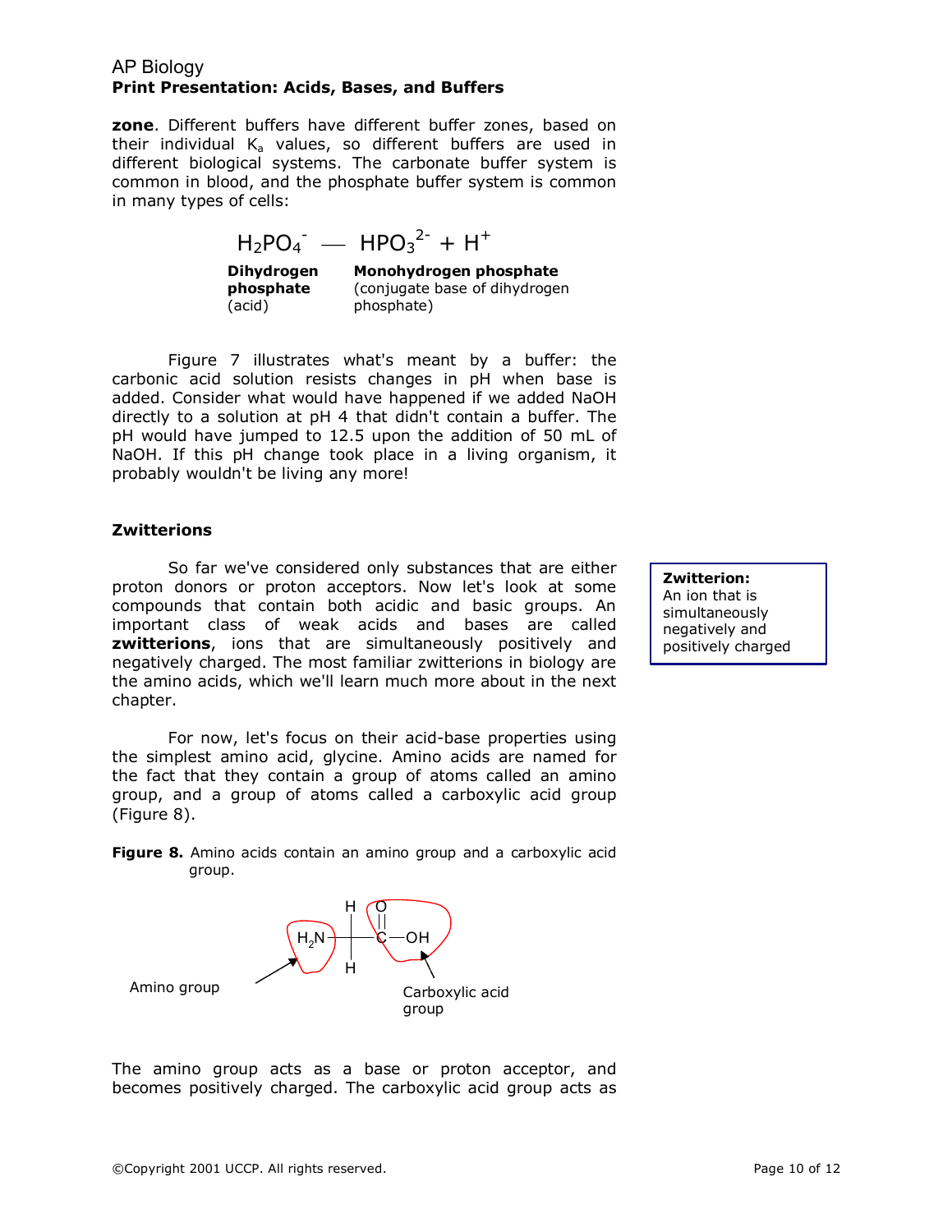an acid or proton donor and becomes negatively charged, as shown in Figure 9.

**Figure 9.** The zwitterions form of an amino has a positively charged amino group and a negatively charged carboxylic acid group.



# **SUMMARY**

# **Key Points about Acids and Acidity**

- · An acid is a proton (hydrogen ion) donor.
- · A base is a proton (hydrogen ion) acceptor.
- · A mole is the unit of measure used by chemists to count atoms, molecules, and other sub-microscopic objects.
- · A mole is the amount of a substance that contains exactly as many particles as there are in exactly 12 grams of  $carbon-12.$
- · Molarity is the concentration of a solution in units of moles of solute per liter of solution.
- · pH equals [is "equals" OK? "is determined by"? calculated by?] the negative logarithm of the hydrogen ion concentration  $(-log[H^+])$ .
- As pH increases by 1 unit, [H<sup>+</sup>] decreases by a factor of 10, and as pH decreases by 1 unit, [H <sup>+</sup>] increases by a factor of 10.
- · Acidic solutions have pH less than 7, neutral solutions have pH equal to 7, and basic solutions have pH greater than 7.

### **Key Points about Weak Acids and Bases**

- · A strong acid is one that dissociates completely into its ions.
- · A weak acid is one that dissociates only partially in solution.
- · The pH of a weak acid solution is much higher than the pH of a strong acid solution of the same concentration.
- · A buffer is a solution that resists changes in the concentration of hydrogen ions caused by the addition of an acid or a base.
- · A buffer contains a mixture of a weak acid and its conjugate base.
- Each buffer has a characteristic buffer zone, the pH range over which there is only a small pH change upon addition of acid or base.